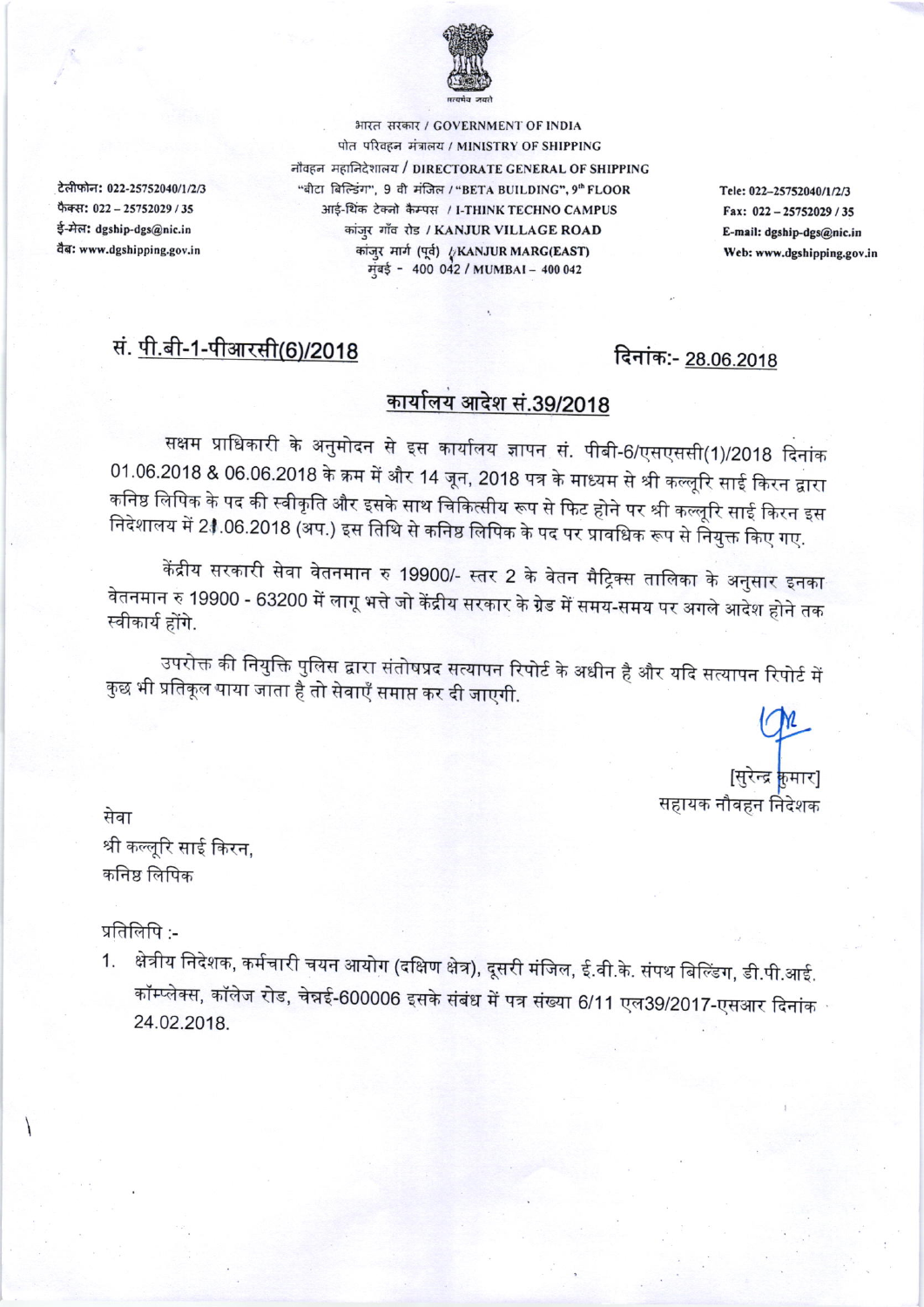- 2. भारत सरकार के सचिव (ध्यानार्थ: श्री वी.एस.सेहरावत, उप मुख्य चार्टरिंग नियंत्रक) यातायात भवन, 1, संसदीय मार्ग, नई दिल्ली-110001 इसके संबंध मेंपत्र संख्या सीडी-11053/36/2018-समन्वय दिनांक 21 मार्च, 2918.
- 3. सतर्कता अनुभाग
- वेतन एंव लेखा अधिकारी (पोत परिवहन), मुंबई 4.
- 5. वित्त एंव लेखा
- 6. प्रशासन अनुभाग
- 7. कार्यालय ज्ञापन फ़ाइल
- 8. श्री कल्लूरि साई किरन की सेवा पंजी पुस्तिका में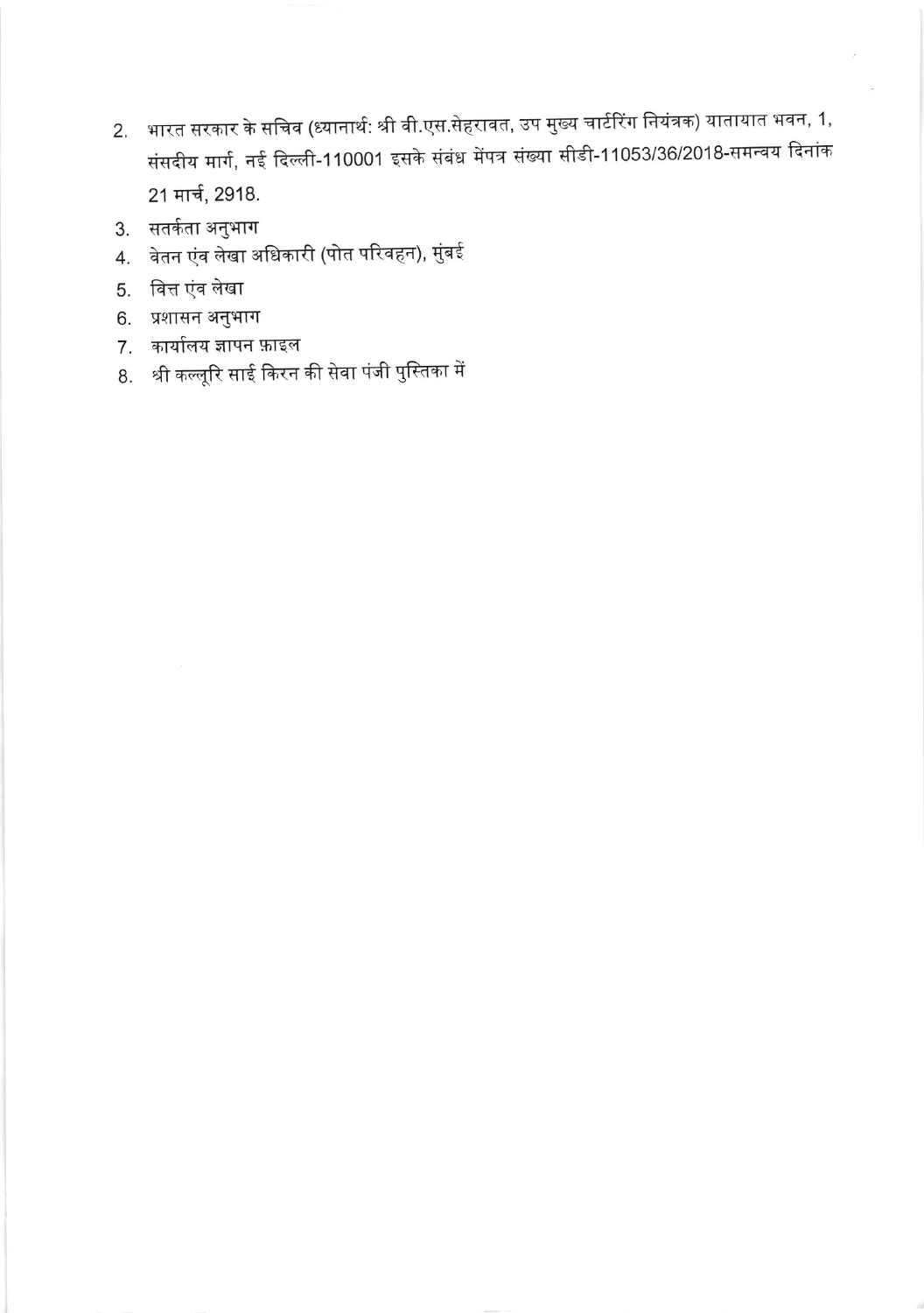

भारत सरकार / GOVERNMENT OF INDIA पोत परिवहन मंत्रालय / MINISTRY OF SHIPPING

आय-थिंक टेक्नो कॅम्पस / I-THINK TECHNO CAMPUS

कांज़ूर गाॅव रोड / KANJUR VILLAGE ROAD

कांजुर मार्ग (ईस्ट) / KANJUR MARG (EAST)

मंबई - 400 042 / MUMBAI - 400 042

नौवहन महानिदेशालय / DIRECTORATE GENERAL OF SHIPPING टेलीफोन:25752040-45 फैक्स: 25752029/35 ई-मेल: dgship@dgshipping.com वेब: www.dgshipping.gov.in

#### No. PB-1-PRC(6)/2018

#### **OFFICE ORDER NO. 39/2018**

"बेटा बिल्डिंग", 9 वी मंजिल / "BETA BUILDING", 9th FLOOR Tele: 25752040-45 Fax: 25752029/35 E-mail: dgship@dgshipping.com Web: www.dgshipping.gov.in

Date: - 28.06.2018

**28 JUN 2018** 

In continuation to this office Memorandum No. PB-6/SSC(1)/2018 dated 01.06.2018 & dated 06.06.2018 for offer of appointment to the post of Lower Division Clerk in this Directorate and acceptance thereof by Shri Kalluri Sai Kiran vide letter dated 14<sup>th</sup> June, 2018 and upon his being medically fit, Shri Kalluri Sai Kiran is provisionally appointed with the approval of Competent Authority to the post of Lower Division Clerk in this Directorate with effect from 21.06.2018(FN) on basic pay of  $\overline{\tau}$  19,900/- in Level-2 of Pay Matrix Table in the Pay Scale of ₹ 19900-63200 plus usual allowances as admissible to Central Govt. Servants in that grade from time to time until further orders.

The aforesaid appointment is subject to satisfactory verification report by Police and shall be terminated if anything adverse is found in his above verification reports.

 $\frac{1}{286118}$ 

[Surendra Kumar] Assistant Director General of Shipping

To Shri Kalluri Sai Kiran, **Lower Division Clerk** 

Copy to:-

1. The Regional Director, Staff Selection Commission(Southern Region), 2<sup>nd</sup> floor, E.V.K. Sampath Building, D.P.I. Complex, College Road, Chennai-600006 w. r. t. their letter No. 6/11 L39/2017-SR dated 24.02.2018.

 $.2/-$